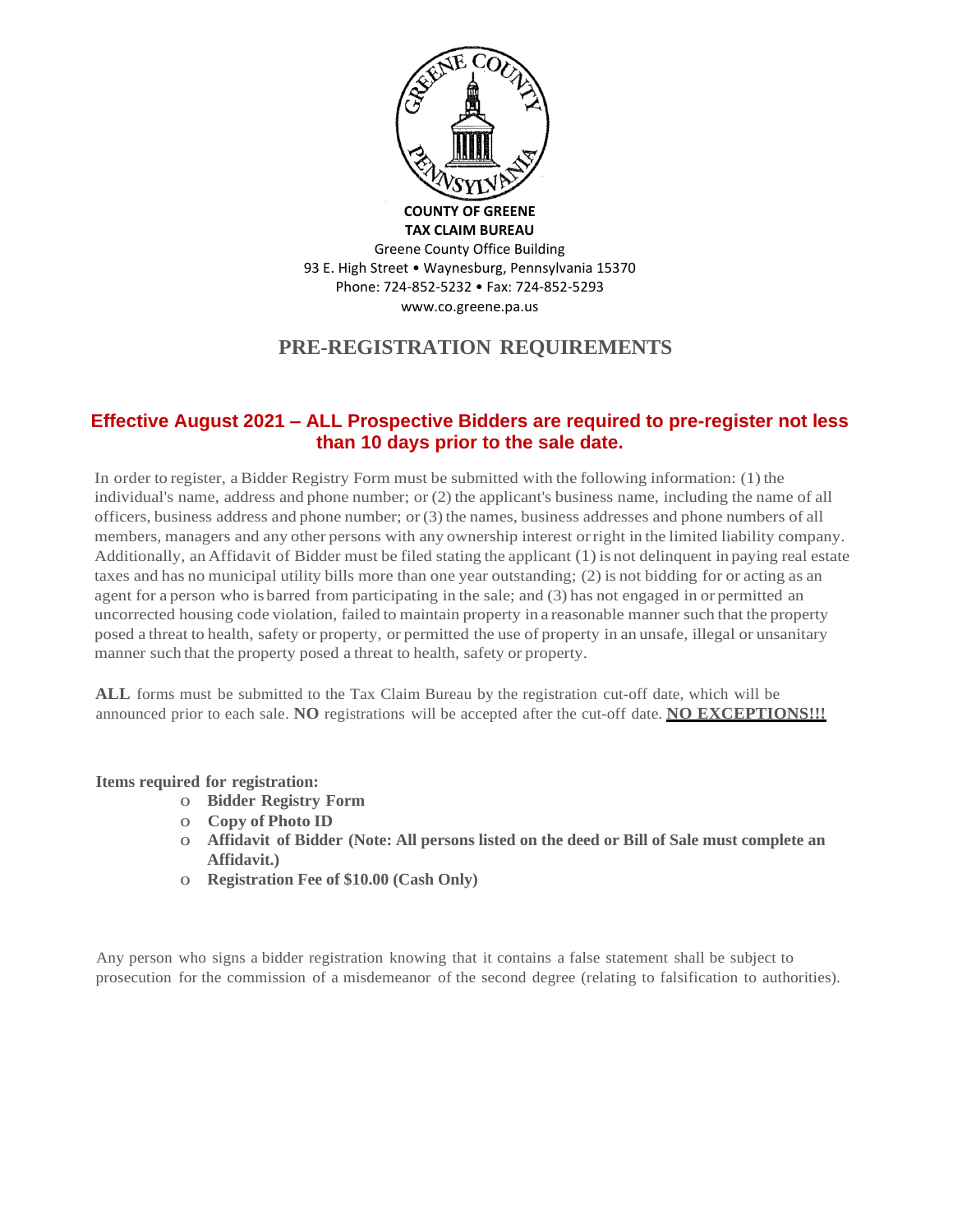

### SALE CONDITIONS and INSTRUCTIONS

The Greene County Tax Claim Bureau tax sale for delinquent real estate taxes will be conducted as an auction. All Properties are sold pursuant to the Real Estate Tax Claim Law (RETSL), Act 542 of 1947, P.L. 1368, as amended. All title transfers are under and subject to the act.

\*\*All prospective buyers shall pre-register before the sale inthe allotted time frame, announced prior to each sale. All required forms shall be returned to the Tax Claim Bureau. No registrations will be taken after the cutoff date!! Registration packets are available on our Web Site, [www.co.greene.pa.us](http://www.co.greene.pa.us/) or in the Tax Claim Bureau office.

- 1. The properties are being offered for sale by the Greene County Tax Claim Bureau without any representation, warranty or guarantee whatsoever, either asto the existence, to correctness of ownership, the size, boundaries, location, structures, condition of structure(s) or lack of structure(s) upon the lands, liens, title or any other matter or thing whatsoever.
- 2. TERMS OF SALE: Payment in full isrequired for all properties purchased. Payments must be brought to the Bureau office by 3:00 P.M.

PAYMENTS ACCEPTED: Cash, certified or cashier's check and money order.

- 3. The Tax Claim Bureau will issue a deed or bill of sale to the purchaser(s) and the deed shall be recorded before delivery to the purchaser(s). NOTE: the property will be deeded to the purchaser(s) only!! No assignments of deed will be accepted!!
- 4. The deeds will not be filed for at least 3 months following the sale due to completion of the court process. DO NOT expect a deed any sooner than this!!
- 5. Entrance to the property is PROHIBITED until a deed is received. The present owner has the rights and responsibilities of the property until the deed is recorded in the purchaser's name and no rights of ownership are transferred until that time.
- 6. There will be NO REDEMPTION after the property is sold. All sales are final, NO REFUNDS will be given.
- 7. A successful bidder shall be responsible for paying the current year real estate taxes for an Upset or Repository Sale and any taxes that come out after the date of a Judicial Sale. These taxes are NOT included in the selling price of the property.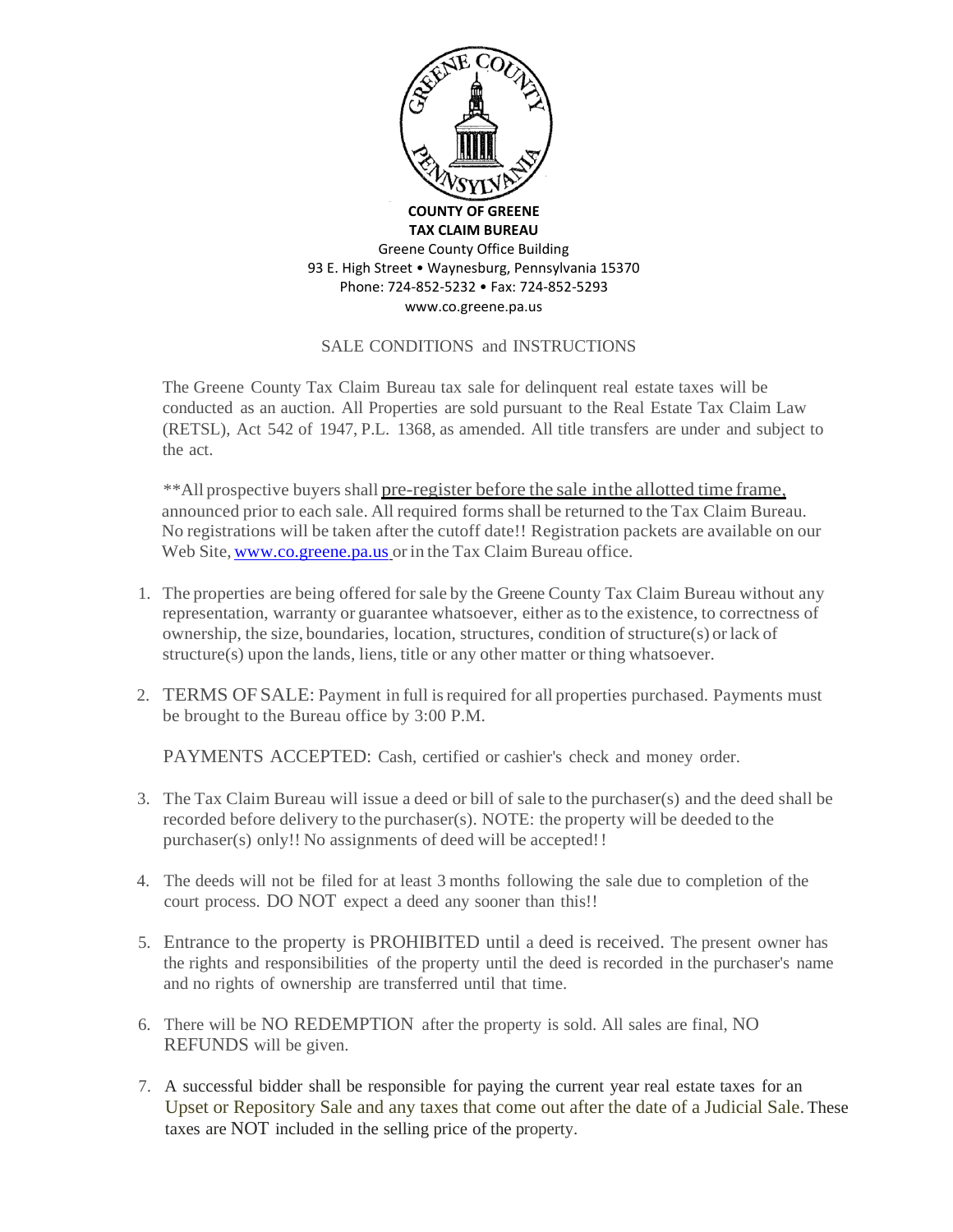| <b>COUNTY OF GREENE</b><br><b>TAX CLAIM BUREAU</b><br><b>Greene County Office Building</b><br>93 E. High Street . Waynesburg, Pennsylvania 15370<br>Phone: 724-852-5232 • Fax: 724-852-5293<br>www.co.greene.pa.us<br><b>Real Estate Tax Sale</b><br><b>BIDDER REGISTRY</b><br>Date: _____________<br>$\Box$ INDIVIDUAL<br>Name: | <b>BIDDER NO.</b>                                       |
|----------------------------------------------------------------------------------------------------------------------------------------------------------------------------------------------------------------------------------------------------------------------------------------------------------------------------------|---------------------------------------------------------|
| Address:<br><u> 1989 - Andrea State Barbara, Amerikaansk politiker († 1908)</u>                                                                                                                                                                                                                                                  |                                                         |
| Telephone #: ---------------------<br>Photo ID (please enclose photocopy)<br><b>BUSINESS</b><br>Name:<br>Address:                                                                                                                                                                                                                |                                                         |
| Photo ID (please enclose photocopy)                                                                                                                                                                                                                                                                                              |                                                         |
| Please enclose list of all officers                                                                                                                                                                                                                                                                                              | For Office Use Only<br>Verifications:                   |
| $\Box$ LIMITED LIABILITY COMPANY                                                                                                                                                                                                                                                                                                 | Taxes:<br>Munic. Liens:______<br>Affidavit:____________ |
| the control of the control of the control of the control of the control of the control of the control of the control of the control of the control of the control of the control of the control of the control of the control                                                                                                    |                                                         |
|                                                                                                                                                                                                                                                                                                                                  |                                                         |
| Photo ID (please enclose photocopy)                                                                                                                                                                                                                                                                                              |                                                         |

Please enclose a list including the names, business addresses and phone numbers for all members, managers and any other persons with any ownership interest or right.